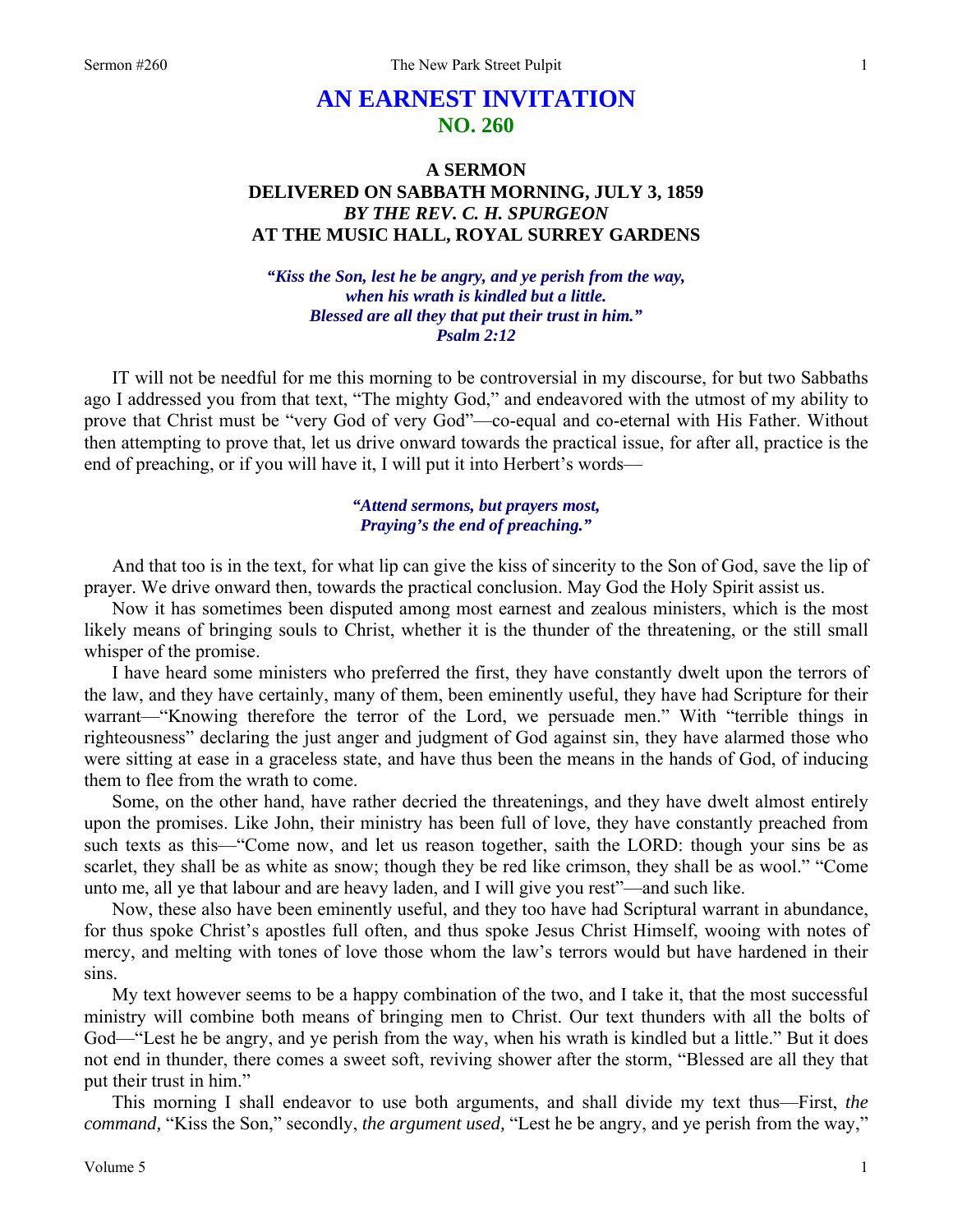and thirdly, *the benediction with which the text closes*—"Blessed are all they that put their trust in him," this benediction being a second reason why we should obey the commandment.

**I.** First then, THE COMMAND—"Kiss the Son."

This bears four interpretations. A kiss has many meanings in it—progressive meanings. I pray that we may be led by grace from step to step, so that we may understand the command in all its fullness, by putting it in practice.

**1.** In the first place, it is a kiss of *reconciliation*. The kiss is a token of enmity removed, of strife ended, and of peace established. You will remember that when Jacob met Esau, although the hearts of the brothers had been long estranged, and fear had dwelt in the breast of one, and revenge had kindled its fires in the heart of the other, when they met they were pacified towards each other, and they fell upon each other's neck and they kissed, it was the kiss of reconciliation.

Now, the very first work of grace in the heart is, for Christ to give the sinner the kiss of His affection, to prove His reconciliation to the sinner. Thus the father kissed his prodigal son when he returned. Before the feast was spread, before the music and the dance began, the father fell upon his son's neck and kissed him. On our part however, it is our business to return that kiss, and as Jesus gives the reconciling kiss on God's behalf, it is ours to kiss the lip of Jesus, and to prove by that deed that we are "reconciled to God by the death of His Son."

Sinner, you have hitherto been an enemy of Christ's Gospel. You have hated His Sabbaths, you have neglected His Word, you have abhorred His commandments and cast His laws behind your back, you have, as much as lies in you, opposed His kingdom, you have loved the wages of sin, and the ways of iniquity better than the ways of Christ.

What say you? Does the Spirit now strive in your heart? Then I beseech you yield to His gracious influence, and now let your quarrel be at an end. Cast down the weapons of your rebellion, pull out the plumes of pride from your helmet, and cast away the sword of your rebellion. Be His enemy no longer, for rest assured, He wills to be your friend. With arms outstretched, ready to receive you, with eyes full of tears, weeping over your obstinacy, and with bowels moved with compassion for you, He speaks through my lips this morning and He says, "Kiss the Son," be reconciled.

This is the very message of the Gospel—"The ministry of reconciliation." Thus speak we, as God has commanded us. "We pray you in Christ's stead, be ye reconciled to God." And is this a hard thing we ask of you, that you should be at friendship with Him who is your best friend? Is this a rigorous law, like the commands of Pharaoh to the children of Israel in Egypt, when He bids you simply strike hands with Him who shed His blood for sinners? We ask you not to be friends of death or hell, we beg you rather to dissolve your league with them, we pray that grace may lead you to forswear their company forever, and be at peace with Him who is incarnate love and infinite mercy.

Sinners, why will you resist Him who only longs to save you? Why scorn Him who loves you? Why trample on the blood that bought you, and reject the cross which is the only hope of your salvation? "Kiss the Son."

> *"Bow the knee, and kiss the Son, Come and welcome, sinner, come."*

That is the first meaning of the text—the kiss of reconciliation. The Spirit of God must work a change in man's heart before he will be willing to give this kiss, and it is my heart's desire that by the words which shall be uttered this morning, the Spirit may bow the obdurate heart, and lead you to give Christ the kiss of reconciliation this very day.

**2.** Again, the kiss of my text is a kiss of *allegiance and homage*. It is an Eastern custom for the subjects to kiss the feet of the king, nay, in some instances their homage is so abject that they kiss the dust beneath his feet, and the very steps of his throne.

Now, Christ requires of every man who would be saved, that he shall yield to His government and His rule. There are some who are willing enough to be saved and take Christ to be their priest, but they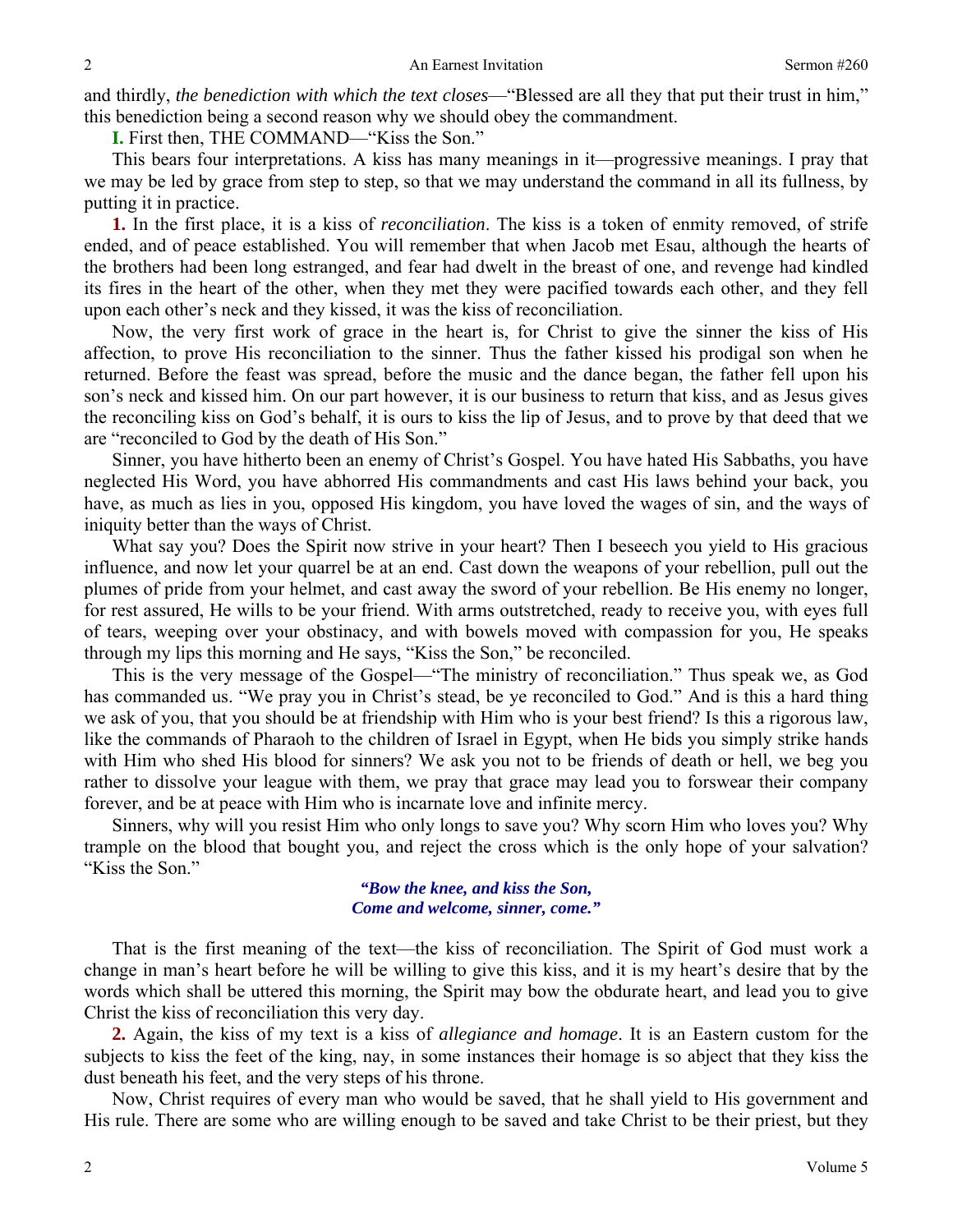### Sermon #260 An Earnest Invitation

are not willing to give up their sins, not willing to obey His precepts, to walk in His ordinances, and keep His commandments. Now, salvation cannot be cut in twain. If you would have justification you must have sanctification too. If your sins are pardoned they must be abhorred, if you are washed in the blood to take away the guilt of sin, you must be washed in the water to take away the power of sin over your affections and life.

Oh, sinners, the command is, "Kiss the Son," bow your knee, and come and own Him to be a monarch and say, "Other lords have had dominion over us; we have worshipped our lusts, our pleasures, our pride, our selfishness, but now will we submit ourselves to Thine easy yoke. Take us and make us Thine, for we are willing to be Thy subjects—

> *'Oh, sovereign grace our hearts subdue; We would be led in triumph too, As willing captives to our Lord, To sing the triumphs of His Word."'*

You must give Him the kiss of fealty, of homage, and loyalty, and take Him to be your king. And is this a hard thing? Is this a rigorous commandment? Why look at Englishmen, how they spring to their feet and sing with enthusiasm—

### *"God save our gracious Queen, Long live our noble Queen, God save the Queen!"*

And is it a hard thing for you and me to be bidden to cry, "God save King Jesus! Spread His kingdom! Let Him reign, King of kings and Lord of lords! Let Him reign in our hearts"? Is it a hard thing to bow before His gentle scepter? Is there any cruelty in the demand that we should submit ourselves to the law of right, and rectitude, and justice, and love? "His ways are ways of pleasantness and all his paths are peace." "His commandments are not grievous." "Come unto me," saith the Lord, "and I will give you rest; take my yoke upon you," it is not heavy, "Take my yoke upon you, and learn of me, for I am meek and lowly of heart, and you shall find rest unto your souls."

O sinner, leave that black monarch, turn your back upon the king of hell. May grace enable you now to flee away from him who deludes you today, and shall destroy you forever, and come you to the Prince Immanuel, the Son of God, and now declare yourselves to be the willing subjects of His blessed kingdom. "Kiss the Son." It is the kiss of reconciliation and the kiss of homage.

**3.** Again, it is the kiss of *worship*. They who worshipped Baal kissed the calves. It was the custom in the East for idolaters to kiss the god which they foolishly adored. Now the commandment is that we should give to Christ divine worship. The Unitarian will not do this, he says, "Christ is but a mere man," he will not kiss the eternal Son of God. Then let him know that God will not alter His Gospel to suit his heresy. If he rebelliously denies the Godhead of Christ, he need not marvel if in the last day Christ shall say—"But those mine enemies, which would not that I should reign over them, bring hither and slay them before me."

It is no marvel if he who rejects the Godhead of Christ should find that he has built his house upon sand, and when the rain descends, and the flood comes, his hope shall totter, and great shall be the fall thereof. We are bidden to worship Christ, and O how pleasant is this command, to kiss Him in adoration! It is the highest joy of the Christian to worship Jesus. I know of no thrill of pleasure that can more rejoice the Christian's breast, and thrill his soul to music, than the song of—

> *"Worthy is He that once was slain, The Prince of Peace that groan'd and died, Worthy to rise, and live, and reign*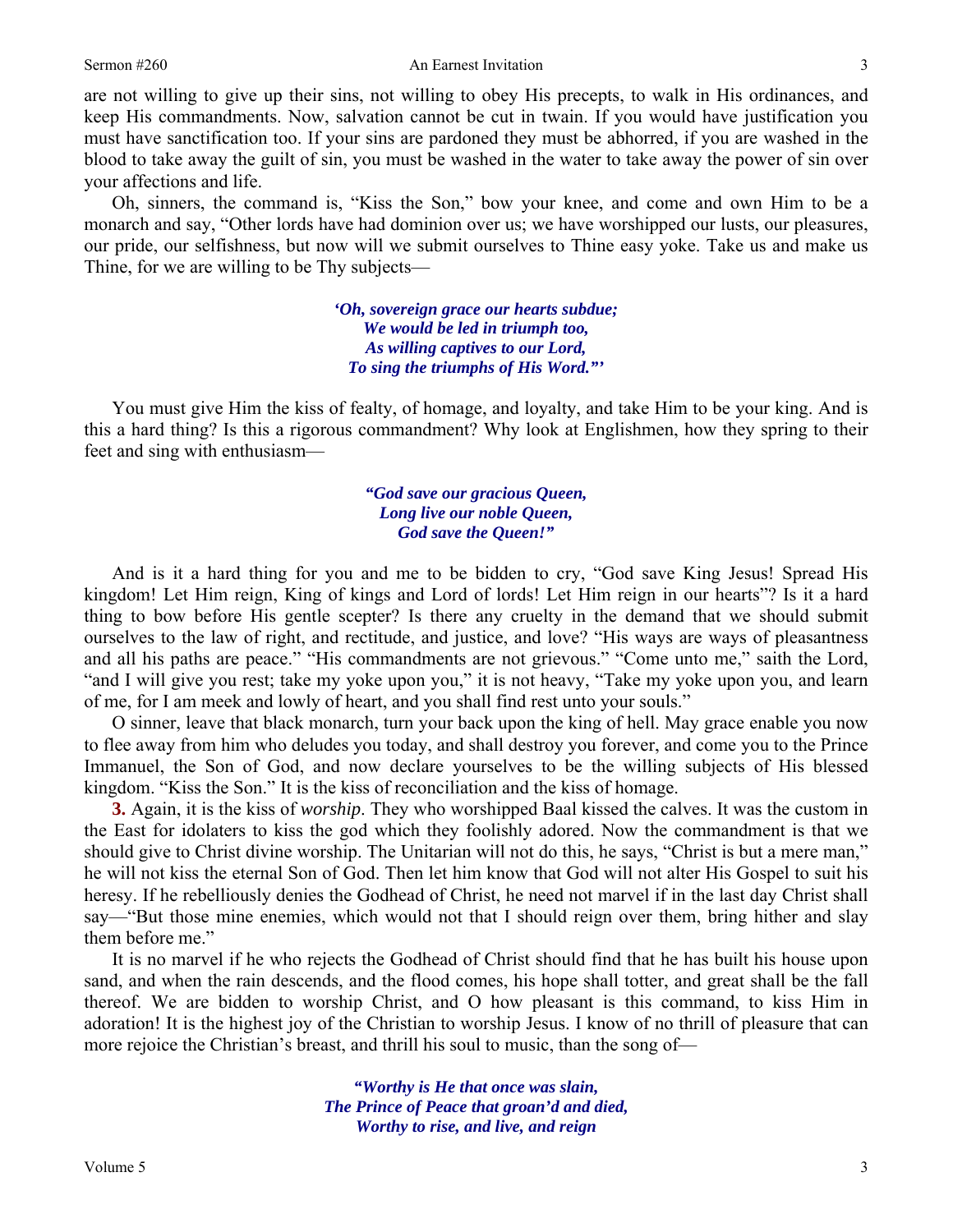### *At His Almighty Father's side."*

Surely that shall be the very song of heaven, to sing, "Worthy the Lamb," and yet again to shout louder still, "Worthy the Lamb! Worthy the Lamb!" Well, sinner, you are bidden to do this—to acknowledge Christ your God. "Kiss the Son," go to Him in prayer this very day, cast yourself on your knees and worship Him, confess your sin committed against Him, lay hold of His righteousness, touch the hem of His garment, adore Him by your faith, trusting in Him, adore Him by your service, living for Him, adore Him with your lip, praising Him, adore Him with your heart, loving Him, and surrendering your whole being to Him. God help you in this way to "Kiss the Son."

**4.** There is yet a fourth meaning, and I think this is the sweetest of all. "Kiss the Son." Ah, Mary Magdalene, I need you this morning! Come hither, Mary, you shall explain my text.

There was a woman who had much forgiven and she loved much, and as a consequence, loving much she desired much the company and the presence of the object of her affection. She came to the Pharisee's house where He was feasting, but she was afraid to enter for she was a sinner, the Pharisee would repulse her, and tell her to go away. What did a harlot there, in the house of a holy Pharisee?

So she came to the door, as if she would peep in and just get a glimpse of Him whom her soul loved. But there He lay upon the table, and happily for her, the Pharisee had slighted Christ, he had not put Him at the head of the table, but at the end, and therefore His feet—lying backward as He reclined were close against the door.

She came, and oh! she could not dare to look upon His head, she stood at His feet, behind Him, weeping. And as she wept, the tears flowed so plenteously that she washed His feet—which the Pharisee had forgotten to wash—with her tears. And then unbraiding her luxurious tresses, which had been the nets into which she had entangled her lovers, she began to wipe His feet with the hairs of her head, and stooping down she kissed His feet, and kissed them yet again.

Poor sinner, you that are full of guilt, if you have played the harlot, or if you have been a sinner in other ways, come, I beseech you, to Jesus now. Look to Him, believe in Him,

# *"Trust in His blood, for it alone Hath power sufficient to atone."*

And this done, come you and "Kiss the Son"—kiss His feet with love. Oh, if He were here this morning, I think I would kiss those feet again and again. And if any should inquire the reason, I would answer,

> *"Love I much? I've much forgiven, I'm a miracle of grace."*

Jesus, do You permit me to kiss Your feet with the kisses of affection? And may I pray like the spouse in the Canticles, "Let him kiss me with the kisses of his mouth, for your love is better than wine"? May I so pray? Then, glory be to Your name, I will not be slow in praying it. If I may be so highly favored, I will not lose the favor through negligence and coldness of heart. Even now my soul gives the kiss of deep and sincere affection.

### *"Yes, I love Thee and adore, O for grace to love Thee more."*

"Kiss the Son." Do you see then the meaning of it? It is a kiss of reconciliation, a kiss of homage, a kiss of worship, and a kiss of affectionate gratitude. "Kiss the Son."

And what if in this great assembly there should be some soul that saith, "I will not kiss the Son, I owe Him nothing, I will not serve Him, I will not be reconciled to Him"? Ah! soul, there are tears for you. Would God that all the people of Christ would weep for you until your heart were changed, for the

4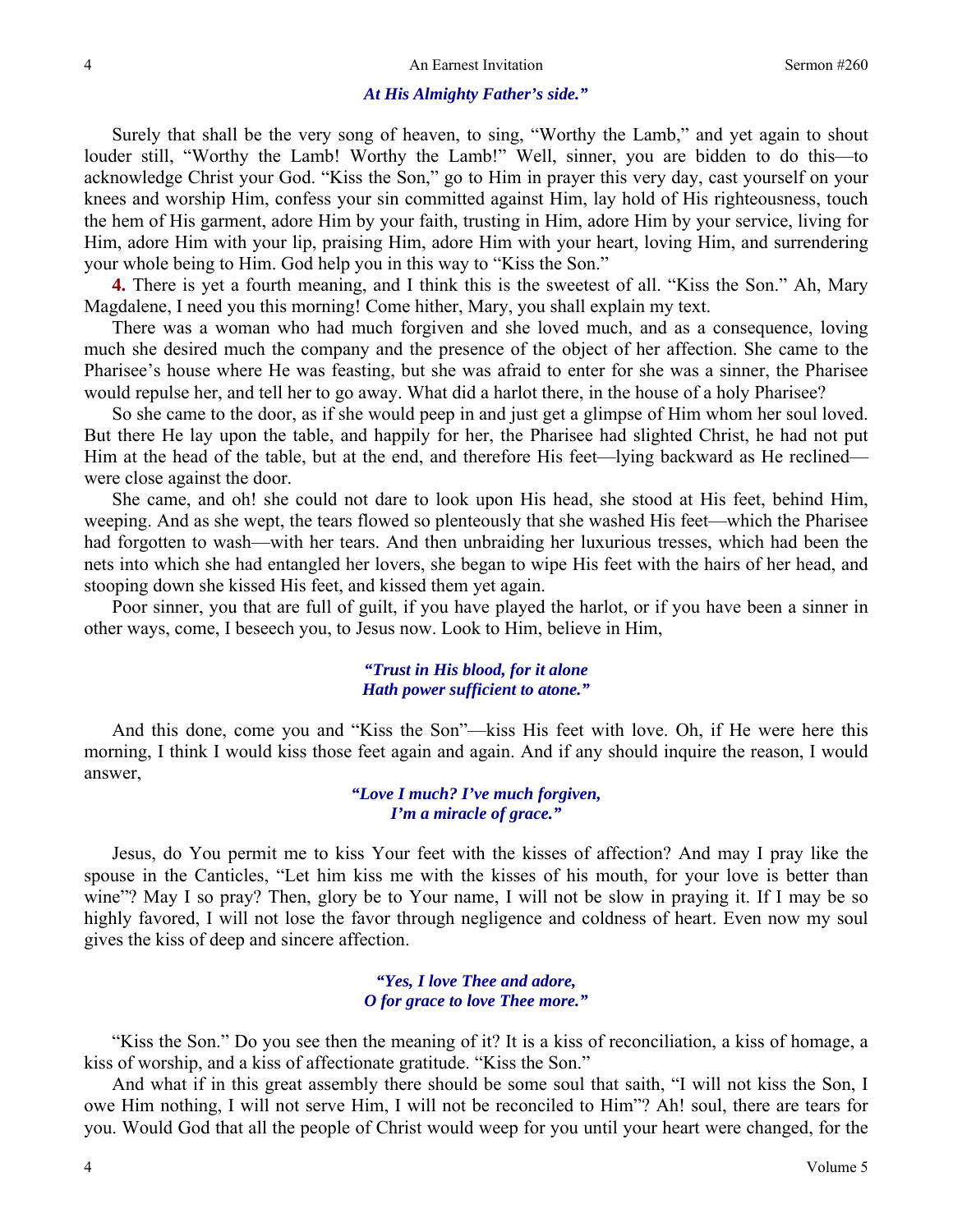terrible part of the text which we are to read belongs to you, and ere long you shall know its fearful meaning.

But may we not hope better things? Have we not somewhere in this great hall some poor trembling penitent, who with the tear in his eye is saying, "Kiss him and be reconciled to him!—Oh that I might! My fear is, sir, if I should try to draw near to Christ, He would say, 'Get thee gone, I will have nought to do with thee, thou art too vile, too hardened, thou hast too long resisted the Word, too long despised My grace—get thee gone.'"

No, soul, Jesus never said that yet, and He never will. Whatever are your sins as long as you are in the body there is hope. However great your guilt, however enormous your transgressions, if you are now willing to be reconciled, God has made you willing, and He would not have put the will if He did not intend to gratify it. There is nothing that can keep you from Christ if you are willing to come. Christ casts out none that desire to be saved. There is in His heart enough for all that seek Him, enough for each, enough for evermore.

Oh! think not that Christ is ever slower than we are. We never love Him before He loves us. If our heart loves Him, His soul loved us long ago, and if we are now willing to be reconciled to Him, let us rest assured that JEHOVAH's melting bowels yearn to clasp His Ephraims to His breast. May God bless this exhortation to every heart now present, and to Him be the glory.

**II.** This brings us to the second part of the text. "Kiss the Son"—and THE ARGUMENT is, "Lest he be angry, and ye perish from the way, when his wrath is kindled but a little," read it—"Lest he be angry."

And can *He* be angry? Is He not the Lamb of God? Can a lamb be angry? Did not He weep over sinners? Can *He* be angry? Did not He die for sinners—can *He* be angry? Yes, and when He is angry, it is anger indeed. When He is angry it is anger that none can match. The most awful word I sometimes think in the whole Bible is that shriek of the lost. "Rocks hide us! mountains, fall upon us, and hide us from the face of him that sitteth upon the throne, and from the wrath of the Lamb." What a fearful conjunction of terms—"the wrath of the Lamb."

Can you picture that dear face of His, those eyes that wept, those hands that bled, those lips that spoke notes of love, such words of pity, and can you believe that one day those eyes shall know no tears, but shall flash with lightning, that those hands shall know no mercy, but shall grasp a rod of iron and break the wicked into pieces like potter's vessels, and those feet shall know no errands of love, but He shall tread upon His enemies, and crush them, even as grapes are trodden by the wine pressers, and the blood thereof shall stain His garments, and as He comes up from their destruction, they shall ask Him, "Who is this that cometh"—not from Calvary, not from Gethsemane, but "Who is this that cometh from Edom"—the land of His enemies—"with dyed garments from Bozrah?"—the land of His stoutest foes— "This that is glorious in his apparel, traveling in the greatness of His strength?"

And what shall be the answer? It is most terrible. Who is this who has trodden His enemies and crushed them?—"I that speak in righteousness, *mighty to save."* Why, Jesus, if You had said, "Mighty to destroy," we might have understood You, but "mighty to save"!—and so He is—this gives the edge to the whole sentence, that when He shall destroy His enemies, He that is mighty to save will be mighty to crush, mighty to damn, mighty to devour, and rend His prey in pieces.

I know nothing, I repeat, more fearful than the thought that Christ will be angry, and that if we live and die finally impenitent, rejecting His mercy and despising His sacrifice, we have good need to tremble at this sentence, "Kiss the Son, lest He be angry."

And now do you see again that if Christ once be angry, it must be all over with our hopes or our rest? We will suppose now some poor girl who has stepped aside from the paths of right. She has persevered in her iniquity despite many warnings. Friends rise up to help her, but they drop off one by one, for she has become incorrigibly wicked. Others come to help her, but as often as they rise they fall again, for she sins, and sins, and sins again.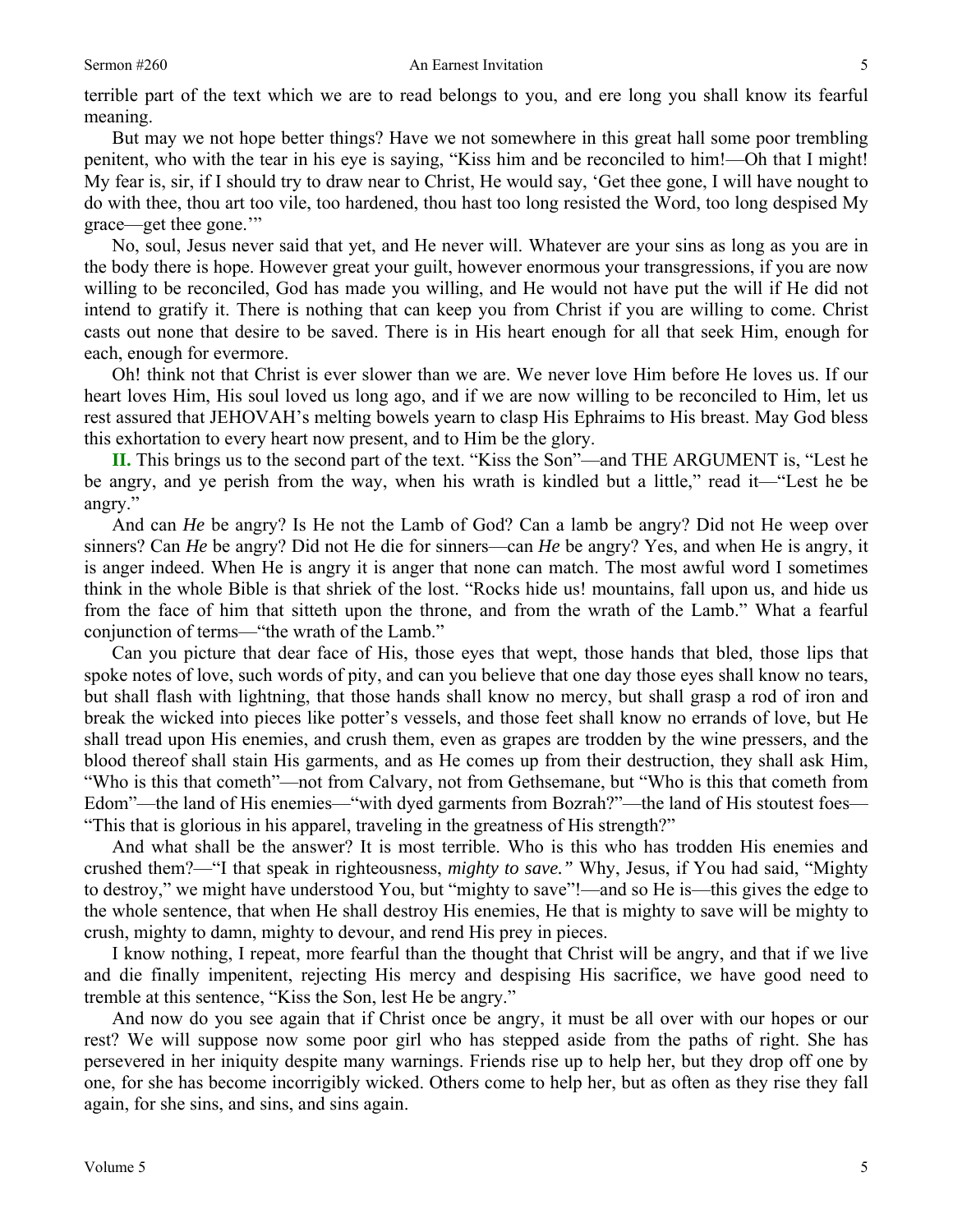There is, however, one who has oftentimes received her to his bosom, erring though she be—her father. He says, "Shall I forget the child I have begotten? Sinner she is, but she is still my child," and often as she sins and goes away he will not reject her, he receives her to his house again, tainted and defiled, again he gives her the kiss of fond affection.

At last she perseveres in her iniquity, and goes to such a length, that one day in her desperate despair, someone says to her, "Why not seek a friend to deliver you in this your awful hour of distress and anguish on account of sin?" "Oh," says she, "I have none left." "But there is your father, have you not father or a mother?" "Yes," says she, "but he is angry, and he will do nothing for me." Then her last door is shut, and her hope is over. What wonder that—

> *"Mad from life's history, Glad to death's mystery, Swift to be hurled — Anywhere, anywhere, Out of the world,"*

she ends her life because her only helper is angry, and her hope is gone? Despair must seize her then, when her best, her only helper is angry with her.

Let me give you another picture—a simpler one. There is a dove long gone out of Noah's ark, suppose that dove to have been flying many hours till its wing is weary. Poor, poor dove! Across the shoreless sea it flies, and finds never a spot whereon its weary feet may rest. At last, it thinks itself of the ark, it flies there, hoping to find a shelter, but suppose it should see Noah standing looking through the window with crossbow to destroy it—then where were its hope? Its only hope has proved the gate of death.

Now let it fold its wings and sink into the black stream, and die with all the rest. Ah! sinner, these two are but faint pictures of the desperateness of your despair when once He is angry—He who is the sinner's friend, the sinner's wooer, He of whom we sometimes say—

### *"Jesus, lover of my soul."*

When He is angry, where, where, oh where can sinners hide? When He is angry, when He takes a bow and fits an arrow to the string, where is your shelter then?—where your defense and refuge? Sinners, "Kiss the Son," bow before Him now, and receive His grace, acknowledge His sway, lest He be angry with you, and forever shut you up in black despair, for none can give you hope or joy when once He is angry.

And now mark the effects of Christ's anger. "And ye perish from the way, when his wrath is kindled but a little." Let me give you a picture. You have seen the maid light the fire. At first it is the match, the spark, and there is a little kindling, a kindling but a little. What is that compared with the fire that is to succeed? You have heard of the prairie burning. The traveler has lit his fire and dropped a spark—the fire is kindling but a little, and a small circle of flame is forming. You cannot judge what will be the mighty catastrophe when the sheet of flame shall seem to cover half the continent.

And yet, mark you, our text says that "when God's wrath is kindled but a little," it is even then enough to utterly destroy the wicked, so that they, "perish from the way." What a fearful thought it presents to us if we have but eyes to see it!

It is like one of Martin's great pictures, it has more cloud in it than plain outline, it has in it great masses of blackness, there is only this little kindling and there is the sinner destroyed. But what is that! Black, thick darkness forever. What must become of the sinner then, when the breath of the Lord like a stream of brimstone shall blow up Tophet till its flames reach above all thought, and till the fire burns, beneath, even to the lowest hell? His wrath is kindled but a little then.

6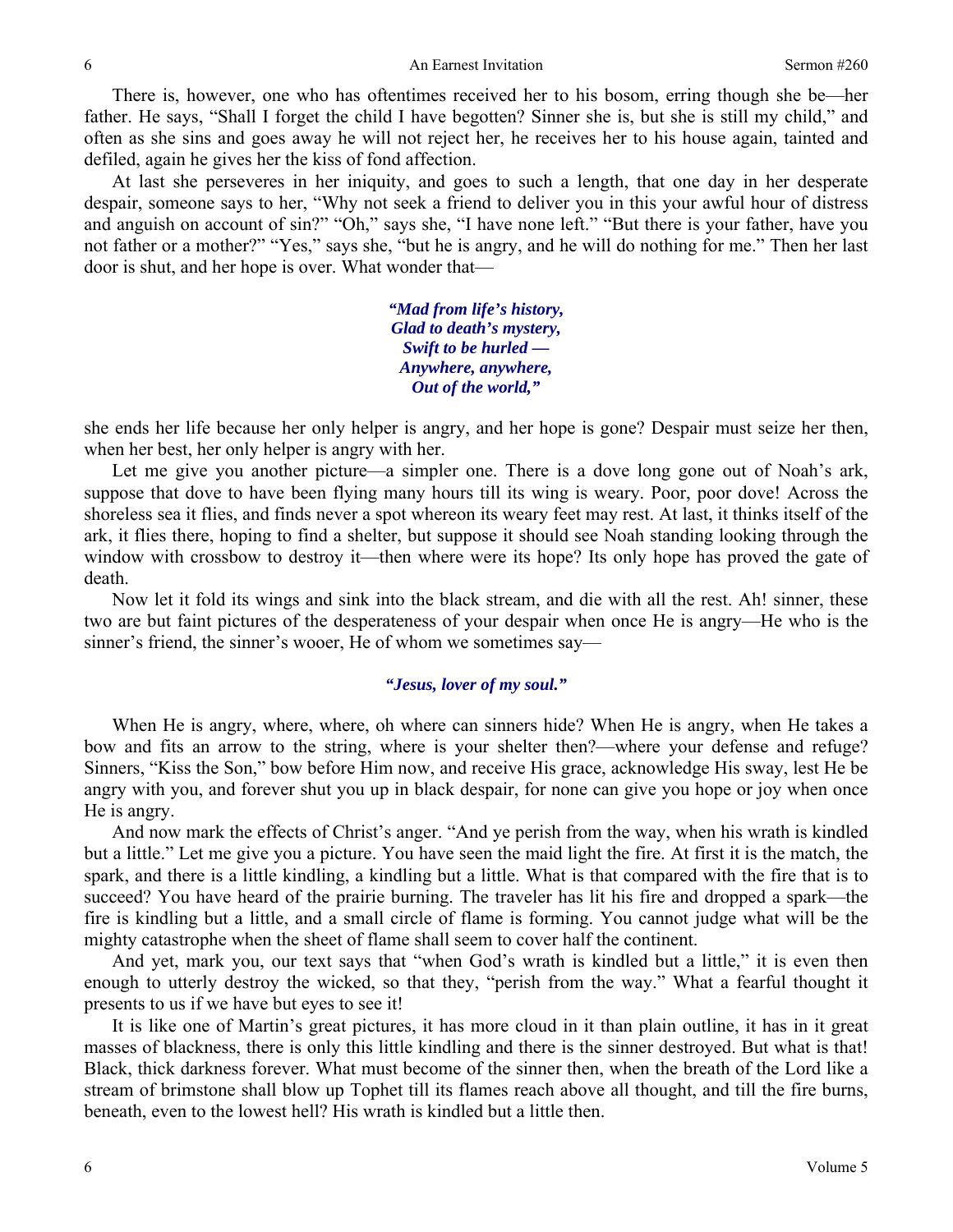### Sermon #260 An Earnest Invitation

I find, however, Calvin, together with several other excellent commentators, give another interpretation to this—"In but a little," and ye perish from the way when His wrath is kindled very soon, or "in but a little time." So it may be well translated without any violence whatever to the original. God's anger kindles very speedily when once men have rejected Him, when the period of their mercy is passed away, then comes the hour of their black despair, and His wrath is kindled in a little time. This should make each one of us think about our souls—the fact that God may take us away with a stroke, and a great ransom cannot deliver us.

We had last Sabbath day, a terrible picture of how soon God can take away a man with a stroke. On our common, you will remember, at Clapham, a man sought shelter beneath a poplar tree, and in a moment a bolt fell from heaven and rent his body in pieces, and he died. I should not have marveled if last night, when I was reading my text by the glare of the lightning, thinking it over amidst the roaring of the thunder, if many such deaths had occurred. God can soon take us away. But this is the wonder, that men will visit that tree by which their fellow died, and go away and be just as careless as they were before.

You and I hear of sudden deaths, and yet we imagine we shall not die suddenly. We cannot think God's wrath will be kindled in a little time, and that He will take us away with a stroke. We get the idea that we shall die in our nests, with a slow and gradual death, and have abundance of time for preparation. Oh, I beseech you, let no such delusion destroy your soul, "Kiss the Son now, lest he be angry in a little while, and ye perish from the way." Now bow before Him and receive His grace.

However, I return to the old reading of the text, "Kiss the Son, lest He be angry, and ye perish from the way, when his wrath is kindled but a little." How terrible is the doom of the wicked! The little kindling of God's wrath kills them, what shall the eternal burnings be? Who among us shall dwell with the devouring fire? who among us shall abide with everlasting burnings?

There is a land of thick darkness and despair where dwells the undying worm, which in its ceaseless folds does crush the spirits of the damned. There is a fire quick burning, that dries up the very marrow of body and soul and yet destroys them not. There also is the pit that knows no bottom, the hopeless falling without a thought of ever coming to an end. There is a land where souls linger in eternal death, and yet they never die, crushed, but not annihilated; broken, but not destroyed; forever, forever, forever, is the ceaseless wave which rolls its fresh tide of fire upon a shore of agony, whose years are as countless as the sands of the sea.

And shall it be your lot and mine to dwell forever with the howling spirits of the damned? Must these eyes weep the briny tear that cannot assuage thirst? Must these lips be parched with infinite heat? Must this body be everlastingly tormented, and this soul with all its powers, become a lake of grief into which torrents of Almighty wrath shall roll ceaselessly with black and fiery streams?

Oh, my God, and can the thought be uttered—there may be some in this hall this morning, who, ere long, shall be in hell? If you should see an arrow fitted to a string pointed in yon direction, would you think it a hard prophecy if I should say, that, ere long, the arrow would find its mark over yonder? "No," you would say, "it is but nature that it should go in the way in which it is directed."

But sinners, some of you are this day fitted on the bow of sin. Sin is the string that impels you forward. Nay, more than this. Some of you are whistling onward towards death, despair, and hell. Sin is the path to hell, and you are traveling in it with lightning speed. Why need you think me harsh if I prophecy that you will get to the end ere long, and reap the harvest to your soul?

Oh, "Kiss the Son," I beseech you, for if you kiss Him not, if you receive not His grace and mercy, perish you must, there is no hope for you, desperate, without remedy, your end must be, if you will not yield your pride and submit to Jesus.

Oh! what language shall I use? Here were a task for Demosthenes, if he could rise from the dead, and be converted, and preach with all his mighty eloquence, and exhort you to flee from the wrath to come. Here is a text that might exhaust the eloquence of the apostle Paul, while with tears running down his cheeks, he would plead with you to flee to Christ, and lay hold upon His mercy.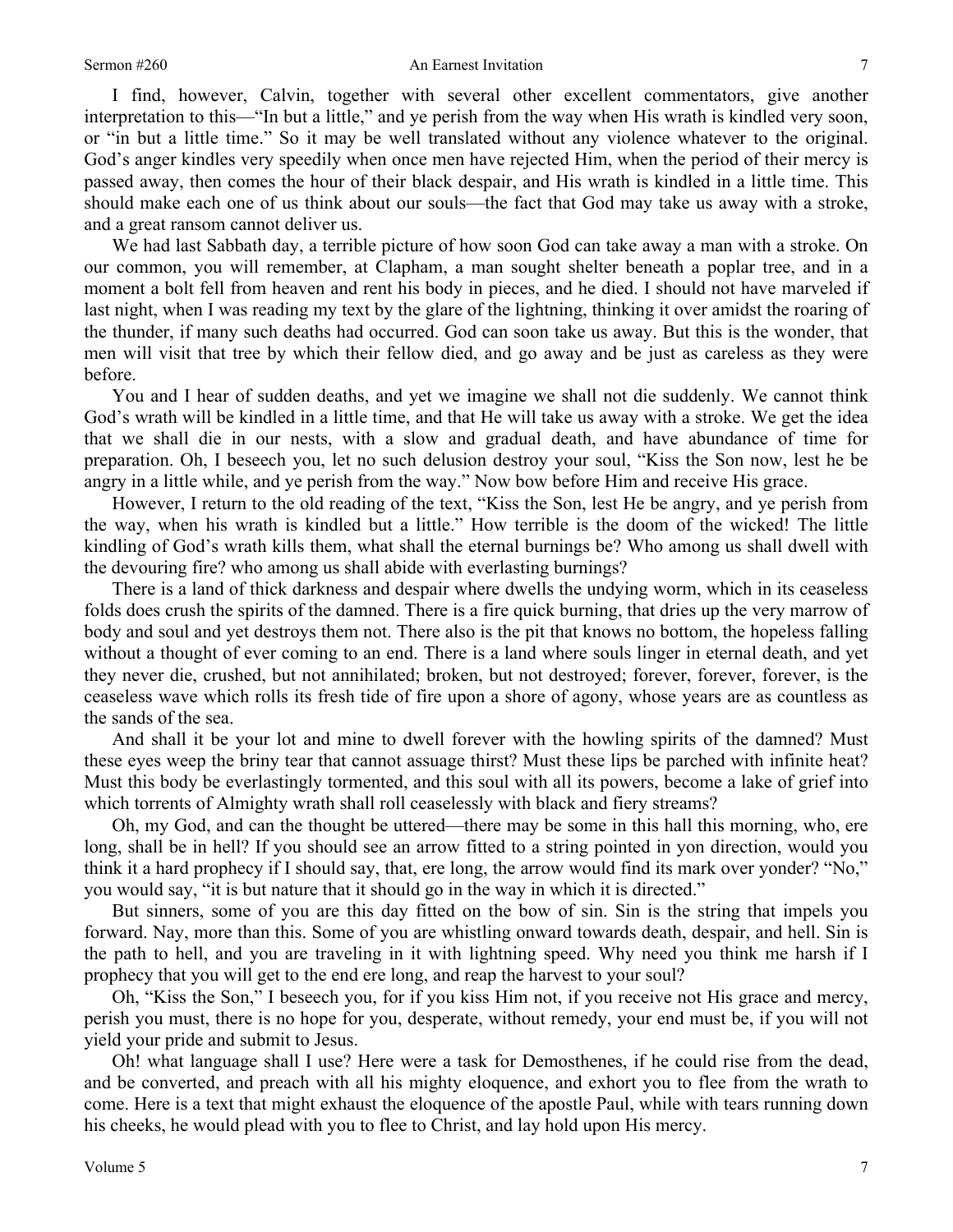As for me, I cannot speak my soul out. Would that my heart could speak without my lips to tell of the agony I feel just now concerning your souls. Oh, why will ye die? "Why will ye die, O house of Israel?" Will you make your beds in hell? Will you wrap yourselves about with flame forever? Will you have the merriment of sin in this life, and then reap the harvest of destruction in the world to come?

Oh, men and brethren, I beseech you by the living God, by death, by eternity, by heaven, and by hell, I implore you, stop! stop! and "Kiss the Son, lest he be angry, and ye perish from the way." Oh! the terrors of the Lord! who shall speak them?

Last night, we saw, as it were, the back parts of the terrible God, when His skirts of light swept through the sky. He made clouds His chariot, and He did ride upon the wings of the wind. Sinners, can you stand before the God of thunder? Can you war against the God of lightning? Will you resist Him, and despise His Son, and reject the offer of mercy, and dash yourselves upon His spear, and rush upon His sword? Oh, turn ye! Turn ye now! Thus saith the Lord, "Consider your ways."

### *"Bow the knee, and kiss the Son; Come, and welcome, sinner, come!"*

**III.** And now give me your attention just a moment or two longer while with all earnestness I endeavor to preach for a little while upon THE BENEDICTION WITH WHICH THE TEXT CLOSES, "Blessed are all they that put their trust in him."

I have been beating the big drum of threatening, and now let us have the soft, sweet harp of David, of sweet, wooing benedictions. "Blessed are all they that put their trust in him." Do you put your trust in Him, my hearer? Beneath the wings of God we nestle, and we know of no security elsewhere. This is enough for us. Now the text says that those that trust in Him are blessed, and I would observe, first, that they are *really* blessed. It is no fiction, no imaginary blessing, it is a real blessedness which belongs to those that trust in God, a blessedness that will stand the test of consideration, the test of life, and the trial of death, a blessedness into which we cannot plunge too deeply, for it is none of it a dream, but all a reality.

Again, those that trust in Him have not only a real blessedness, but they oftentimes have a *conscious* blessedness. They know what it is to be blest in their troubles, for they are in their trials comforted, and they are blest in their joys, for their joys are sanctified. They are blest and they know it, they sing about it and they rejoice in it. It is their joy to know that God's blessing is come to them not in word only but in very deed. They are blessed men and blessed women.

# *"They would not change their blest estate For all the world calls good and great."*

Then further, they are not only really blessed, and consciously blessed, but they are *increasingly* blessed. Their blessedness grows. They do not go downhill, as the wicked do, from bright hope to black despair. They do not diminish in their delights, the river deepens as they wade into it. They are blessed when the first ray of heavenly light streams on their eye-balls, they are blessed when their eyes are opened wider still, to see more of the love of Christ, they are blessed the more their experience widens, and their knowledge deepens, and their love increases. They are blessed in the hour of death, and best of all, their blessedness increases to eternal blessedness—the perfection of the saints at the right hand of God. "Blessed are all they that put their trust in Him."

Time fails me to enter into this blessed benediction, and therefore I pause and come back to my old work again, of endeavoring to reach you by earnest entreaty, while I urge you to "Kiss the Son."

Sinner, you are bidden to trust in Christ this morning. Come, this is your *only* hope. Remember, you may do a hundred things, but you will be none the better. You will be like the woman mentioned in Scripture, who spent all her money on physicians, and was none the better, but rather, grew worse. There is no hope for you but in Christ.